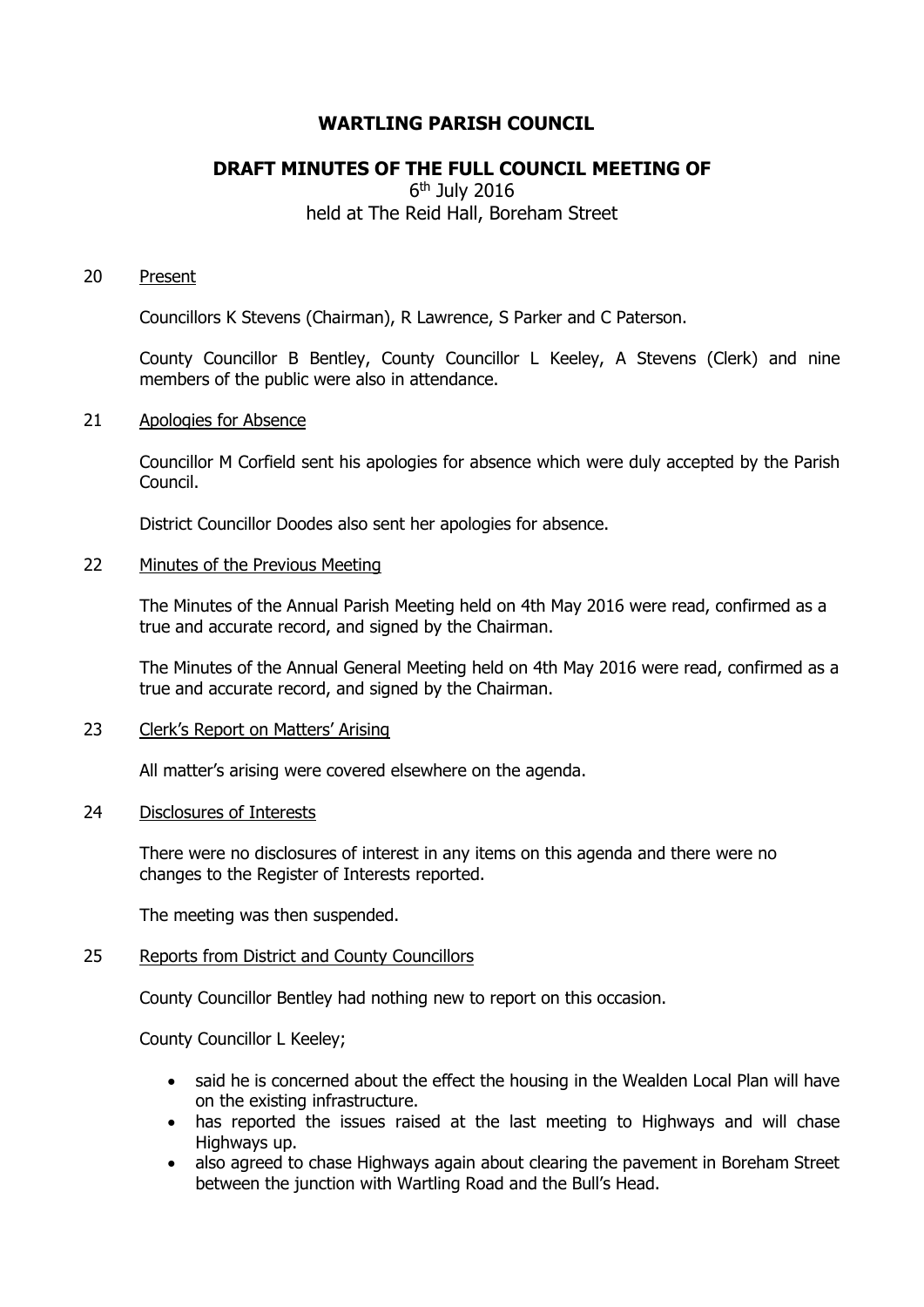# 26 Ouestions from Members of the Public

Residents complained that potholes remain unrepaired, some verges and hedging have not been cut and those that have been are messy and the cuttings are left behind. County Councillor Bentley said there have been problems with the new Highways Contract but the contractors are working evenings and weekends to catch up. The grass cuttings are not removed because it is simply too expensive.

Councillor Lawrence said the information on the ESCC website is wrong because it reports that the verges have been cut when they have not been. Councillor Bentley will take this up with Highways. Residents are advised to report any Highways problems to Isla Darcy at [customer@eastsussexhighways.com](mailto:customer@eastsussexhighways.com)

The meeting was then re-opened.

# 27 Reports

a) Planning – There have been no Planning Meetings since the last Full Council Meeting but it was noted that the Permitted Development Application for Dragonflies has been withdrawn.

### b) Environment North

Rubbish reported at Jenner's Lane has now been cleared.

c) Footpaths

The footpaths at Batt's Hill, and between Little Coopers, Wartling Road and Tyler Barn are overgrown and need clearing. Both have been reported to Highways.

#### d) Environment South

There was nothing new to report on this occasion.

#### e) Highways

Councillor Parker said there was nothing to add to the comments made in the public session and encouraged residents to report any highways problems to her.

f) Police

The role of the PCSO has changed. There is now a central team of PCSOs who will be sent out as and when required and who can be contacted by calling 101 or 01273 470101. Full details on their new roles can be found on the Wartling Parish Council website under 'Police'.

#### g) Communication

Two new cabinets have been installed which they will enable a fibre-to-the-cabinet solution to be delivered to this area. The new cabinets can deliver speeds of up to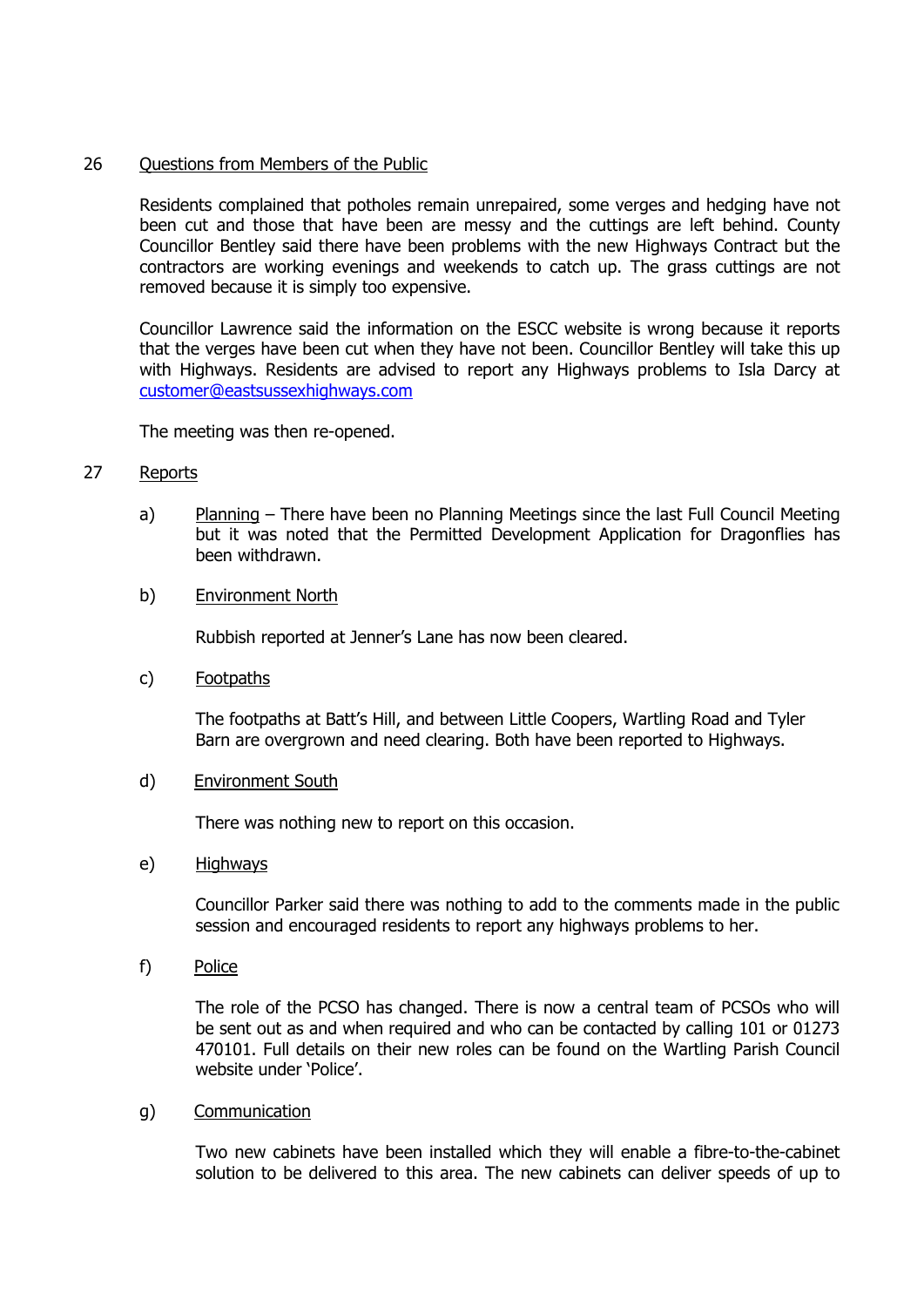80mbps but speeds can be affected by the distance from the cabinet, the internal wiring in a property, the currency of the browser and the age of the computer being used.

There is no update to delivery timeframes at this stage because contractually BT is not required to confirm provisional delivery until the end of July.

More details are available on [www.wartlingparish.org.uk](http://www.wartlingparish.org.uk/)

## h) Speedwatch

The Speedwatch Team has met and five more offenders have been reported to Sussex Police.

# i) Trees

Councillor Corfield was unable to attend on this occasion but sent a written report in which he reported an unsafe tree in the Parish. The Parish Council has reported it to Highways who will take no action because the tree is on private land.

## 28 Reports from Outside Meetings and Courses

Councillor Parker announced the Boreham Street and Wartling Fund Grand Summer Fair is on Sunday 17<sup>th</sup> July and appealed for more volunteers and tombola items.

## 29 Finance Update

Councillors read and approved the accounts to 27th May 2016.

Councillors also;

- considered a grant request from the Brownies and resolved to award the Brownies £90 towards their running costs.
- agreed they needed to update their website and asked the Clerk to apply for funding through the Transparency Fund.
- confirmed the new pension arrangements apply to the post of Parish Clerk.

#### 30 Boreham Lane

After concerns were raised about the safety of the bank in Boreham Lane at previous meetings, the Parish Council agreed to provide posts and applied for a licence from ESCC. ESCC say it is unable to licence posts in this location (the requirement is 450mm from the edge of the carriageway – ideally 500mm) and this may not offer much more of a solution to the problem.

Residents were also reminded that the landlord of the Bull's Head has previously offered residents the use of his car park, and it was suggested they can contact him to see if his offer still applies.

Speeding is also still an issue in the Lane and County Councillor Keeley suggested white lines might help. He will talk to Highways.